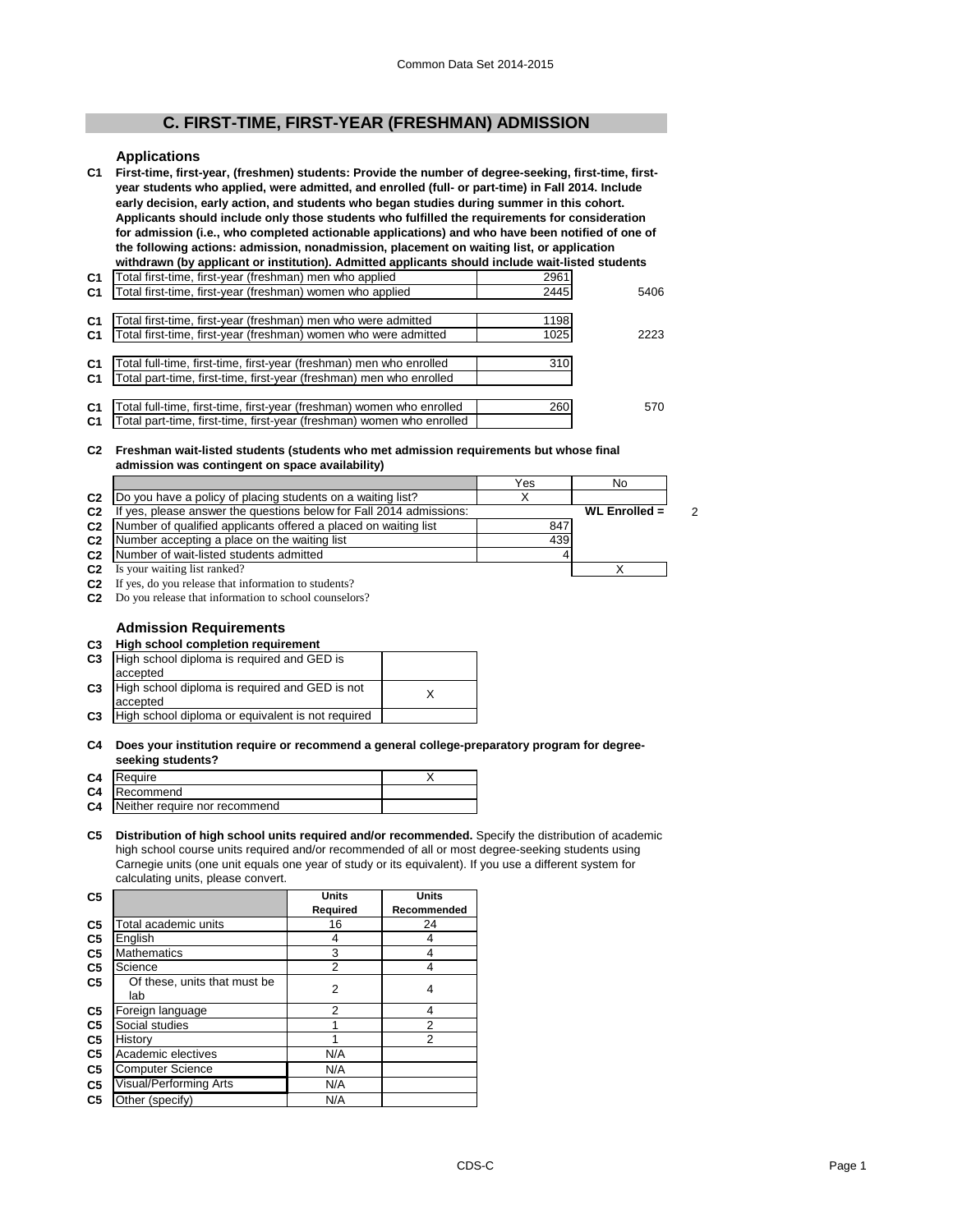## **Basis for Selection**

**C6** Do you have an open admission policy, under which virtually all secondary school graduates or students with GED equivalency diplomas are admitted without regard to academic record, test scores, or other qualifications? If so, check which applies:

**C6**

| C6.            | [Open admission policy as described above for all students]       |  |
|----------------|-------------------------------------------------------------------|--|
| C6             | Open admission policy as described above for most students, but-- |  |
| C6             | selective admission for out-of-state students                     |  |
| C <sub>6</sub> | selective admission to some programs                              |  |
| C <sub>6</sub> | other (explain)                                                   |  |
|                |                                                                   |  |

**C7 Relative importance of each of the following academic and nonacademic factors in first-time, firstyear, degree-seeking (freshman) admission decisions.**

| C7 |                                     | <b>Very Important</b> | Important | <b>Considered</b> | <b>Not Considered</b> |
|----|-------------------------------------|-----------------------|-----------|-------------------|-----------------------|
| C7 | Academic                            |                       |           |                   |                       |
| C7 | Rigor of secondary school<br>record | X                     |           |                   |                       |
| C7 | Class rank                          | X                     |           |                   |                       |
| C7 | Academic GPA                        | X                     |           |                   |                       |
| C7 | Standardized test scores            |                       | X         |                   |                       |
| C7 | <b>Application Essay</b>            |                       | X         |                   |                       |
| C7 | Recommendation(s)                   |                       | X         |                   |                       |
| C7 | <b>Nonacademic</b>                  |                       |           |                   |                       |
| C7 | Interview                           |                       |           | X                 |                       |
| C7 | Extracurricular activities          |                       | X         |                   |                       |
| C7 | Talent/ability                      |                       | X         |                   |                       |
| C7 | Character/personal qualities        |                       | X         |                   |                       |
| C7 | First generation                    |                       |           | X                 |                       |
| C7 | Alumni/ae relation                  |                       |           | X                 |                       |
| C7 | Geographical residence              |                       |           | X                 |                       |
| C7 | State residency                     |                       |           | X                 |                       |
| C7 | Religious                           |                       |           |                   | X                     |
|    | affiliation/commitment              |                       |           |                   |                       |
| C7 | Racial/ethnic status                |                       |           | X                 |                       |
| C7 | Volunteer work                      |                       | X         |                   |                       |
| C7 | Work experience                     |                       | X         |                   |                       |
| C7 | Level of applicant's interest       |                       |           | X                 |                       |

## **SAT and ACT Policies**

#### **C8 Entrance exams**

|                                                                            | Yes | No |
|----------------------------------------------------------------------------|-----|----|
| <b>C8A Does your institution make use of SAT, ACT, or SAT Subject Test</b> |     |    |
| Iscores in admission decisions for first-time, first-vear, degree-         |     |    |
| seeking applicants?                                                        |     |    |

**C8A** If yes, place check marks in the appropriate boxes below to reflect your institution's policies for use in admission for Fall 2016.

| C8AI |                                         |         | <b>ADMISSION</b> |                         |                    |             |  |
|------|-----------------------------------------|---------|------------------|-------------------------|--------------------|-------------|--|
| C8A  |                                         | Require | Recommend        | <b>Require for Some</b> | <b>Consider if</b> | <b>Not</b>  |  |
|      |                                         |         |                  |                         | <b>Submitted</b>   | <b>Used</b> |  |
|      | <b>C8A SAT or ACT</b>                   |         |                  |                         |                    |             |  |
|      | C8A ACT only                            |         |                  |                         |                    |             |  |
|      | <b>C8A SAT only</b>                     |         |                  |                         |                    |             |  |
|      | <b>C8A SAT and SAT Subject Tests or</b> |         |                  |                         |                    |             |  |
|      | <b>ACT</b>                              |         |                  | x                       |                    |             |  |
|      | <b>C8A SAT Subject Tests only</b>       |         |                  |                         |                    |             |  |

**C8B** If your institution will make use of the ACT in admission decisions for first-time, first-year, degree-seeking applicants for Fall 2016, please indicate which ONE of the following applies: (regardless of whether the writing score will be used in the admissions process):

**C8B** ACT with Writing Component required

**C8B** ACT with Writing component recommended

**C8B** ACT with or without Writing component accepted **ACT** Minimum Muslem CRS

**C8C** Please indicate how your institution will use the SAT or ACT writing component; check all that apply:

**C8C SAT essay ACT essay**

**C8C** For admission X X X X X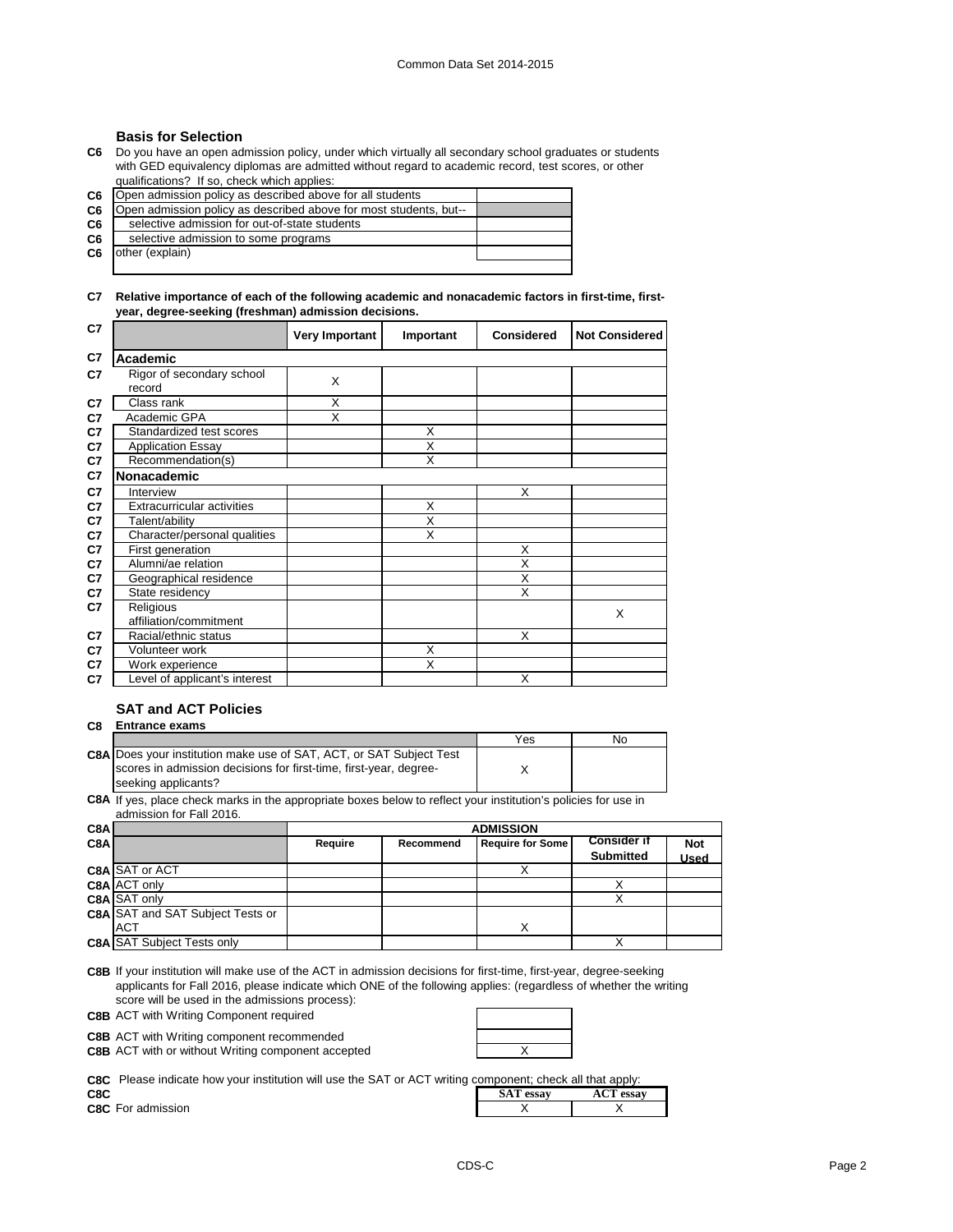| <b>C8C</b> For placement                                                                                                                                             |     |         |      |  |
|----------------------------------------------------------------------------------------------------------------------------------------------------------------------|-----|---------|------|--|
| <b>C8C</b> For advising                                                                                                                                              |     |         |      |  |
| C8C In place of an application essay                                                                                                                                 |     |         |      |  |
| <b>C8C</b> As a validity check on the<br>application essay                                                                                                           |     |         |      |  |
| <b>C8C</b> No college policy as of now                                                                                                                               |     |         |      |  |
| C8C Not using essay component                                                                                                                                        |     |         |      |  |
| <b>C8D In addition</b> , does your institution use applicants' test scores for academic advising?<br>C8D                                                             | Yes | No<br>X |      |  |
| <b>C8E</b> Latest date by which SAT or ACT scores must be received for fall-                                                                                         |     |         | 2/15 |  |
| <b>C8E</b> Latest date by which SAT Subject Test scores must be received for<br>fall-term admission                                                                  |     |         | 2/15 |  |
| C8F If necessary, use this space to clarify your test policies (e.g., if tests are recommended for some<br>students, or if tests are not required of some students): |     |         |      |  |

**C8F** Testing is optional except for combined programs. Testing is required for Homeschooled students. Leadership in Medicine program applicants must submit the SAT I and two SAT II's or the ACT with writing component; Law and Public Policy program applicants must submit the SAT I or the ACT. Applicants to these programs must complete the necessary tests no later than November of their senior year. It is recommended that international applicants submit the SAT or ACT. The TOEFL or IELTS is required if English is not the first language.

**C8G** Please indicate which tests your institution uses for placement (e.g., state tests):

| C8G SAT |                                  |  |  |
|---------|----------------------------------|--|--|
| C8G ACT |                                  |  |  |
|         | <b>C8G</b> SAT Subject Tests     |  |  |
| C8G AP  |                                  |  |  |
|         | C8G CLEP                         |  |  |
|         | <b>C8G</b> Institutional Exam    |  |  |
|         | <b>C8G</b> State Exam (specify): |  |  |

### **Freshman Profile**

Provide percentages for ALL enrolled, degree-seeking, full-time and part-time, first-time, first-year (freshman) students enrolled in Fall 2014, including students who began studies during summer, international students/nonresident aliens, and students admitted under special arrangements.

**C9 Percent and number of first-time, first-year (freshman) students enrolled in Fall 2014 who submitted national standardized (SAT/ACT) test scores. Include information for ALL enrolled, degree-seeking, first-time, first-year (freshman) students who submitted test scores. Do not include partial test scores (e.g., mathematics scores but not critical reading for a category of students) or combine other standardized test results (such as TOEFL) in this item. Do not convert SAT scores to ACT scores and vice versa. The 25th percentile is the score that 25 percent scored at or below; the 75th percentile score is the one that 25 percent scored at or above.**

| C9             | Percent submitting SAT scores                                                    |                     | 49% Number submitting SAT scores | 281                              |
|----------------|----------------------------------------------------------------------------------|---------------------|----------------------------------|----------------------------------|
| C9             | Percent submitting ACT scores                                                    |                     | 27% Number submitting ACT scores | 151                              |
|                |                                                                                  |                     |                                  |                                  |
| C9             |                                                                                  | 25th Percentile     | 75th Percentile                  |                                  |
| C <sub>9</sub> | <b>SAT Critical Reading</b>                                                      | 590                 | 680                              |                                  |
| C9             | <b>SAT Math</b>                                                                  | 620                 | 720                              |                                  |
|                | <b>SAT Writing</b>                                                               | 590                 | 670                              | Avg SAT Math:                    |
|                | <b>SAT Essay</b>                                                                 | N/A                 | N/A                              | 670                              |
| C9             | <b>ACT Composite</b>                                                             | 28                  | 31                               | <b>Avg SAT Critical Reading:</b> |
| C <sub>9</sub> | <b>ACT Math</b>                                                                  | 27                  | 31                               | 630                              |
| C <sub>9</sub> | <b>ACT English</b>                                                               | 27                  | 32                               | Avg SAT Writing:                 |
| C9             | <b>ACT Writing</b>                                                               | N/A                 | N/A                              | 630                              |
|                |                                                                                  |                     |                                  |                                  |
| C <sub>9</sub> | Percent of first-time, first-year (freshman) students with scores in each range: |                     |                                  |                                  |
| C9             |                                                                                  | <b>SAT Critical</b> |                                  |                                  |

| C9             |         | <b>SAT Critical</b> |             |                |
|----------------|---------|---------------------|-------------|----------------|
|                |         | Reading             | SA<br>⊺Math | Writina<br>SAT |
| C <sub>9</sub> | 700-800 | 18%                 | 34%         | $.6\%$         |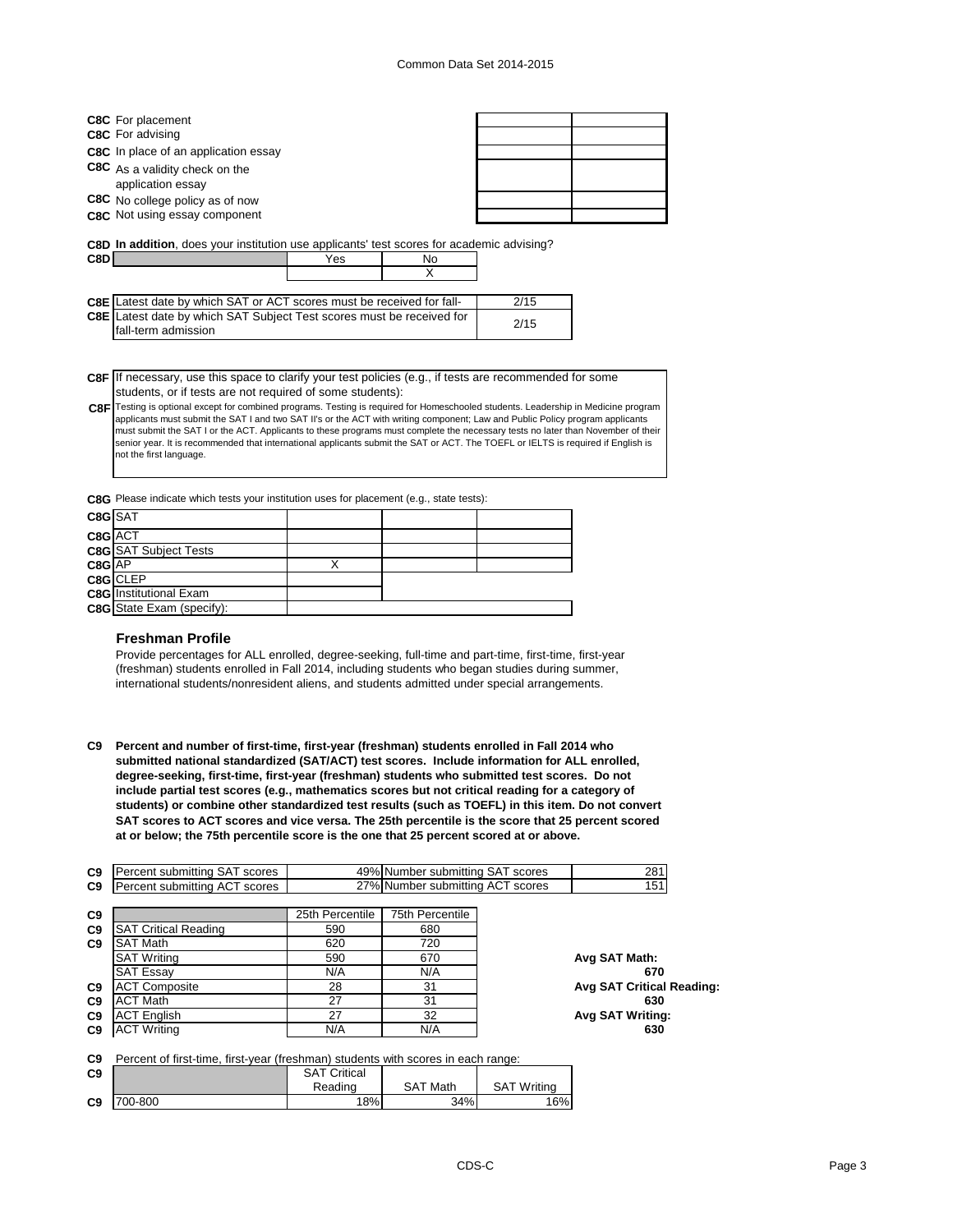| C <sub>9</sub> | 600-699                 | 54%                  | 52%                | 56%             |                          |
|----------------|-------------------------|----------------------|--------------------|-----------------|--------------------------|
| C <sub>9</sub> | 500-599                 | 25%                  | 14%                | 24%             |                          |
| C <sub>9</sub> | 400-499                 | 3%                   | $1\%$              | 3%              |                          |
| C <sub>9</sub> | 300-399                 | 0%                   | 0%                 | 0%              |                          |
| C <sub>9</sub> | 200-299                 | 0%                   | 0%                 | 0%              |                          |
|                | Totals should = $100\%$ | 100%                 | 100%               | 100%            |                          |
| C <sub>9</sub> |                         | <b>ACT Composite</b> | <b>ACT English</b> | <b>ACT Math</b> | <b>Average ACT Comp:</b> |
| C <sub>9</sub> | 30-36                   | 49%                  | 49%                | 42%             | 29                       |
| C <sub>9</sub> | 24-29                   | 48%                  | 46%                | 50%             |                          |
| C <sub>9</sub> | 18-23                   | 3%                   | 5%                 | 7%              |                          |
| C <sub>9</sub> | $12 - 17$               | 0%                   | 1%                 | 0%              |                          |
| C <sub>9</sub> | $6 - 11$                | 0%                   | 0%                 | 0%              |                          |
| C <sub>9</sub> | Below 6                 | 0%                   | 0%                 | 0%              |                          |
|                | Totals should = $100\%$ | 100%                 | 100%               | 100%            |                          |
|                |                         |                      |                    |                 |                          |

**C10** Percent of all degree-seeking, first-time, first-year (freshman) students who had high school class rank within each of the following ranges (report information for those students from whom you collected high within school rank information).

| <b>C10</b> Percent in top tenth of high school graduating class                           | 70% |                          |
|-------------------------------------------------------------------------------------------|-----|--------------------------|
| C <sub>10</sub> Percent in top quarter of high school graduating class                    | 87% |                          |
| C <sub>10</sub> Percent in top half of high school graduating class                       |     | 98% Top half $+$         |
| C10 Percent in bottom half of high school graduating class                                |     | $2\%$ bottom half = 100% |
| <b>C10</b> Percent in bottom quarter of high school graduating class                      | 0%  |                          |
| C10 Percent of total first-time, first-year (freshmen) students who submitted high school |     |                          |
| class rank:                                                                               |     | 33%                      |

**C11** Percentage of all enrolled, degree-seeking, first-time, first-year (freshman) students who had high school grade-point averages within each of the following ranges (using 4.0 scale). Report information only for those students from whom you collected high school GPA.

| C11 Percent who had GPA of 3.75 and higher                | 22%  |
|-----------------------------------------------------------|------|
| C11 Percent who had GPA between 3.50 and 3.74             | 20%  |
| C11 Percent who had GPA between 3.25 and 3.49             | 23%  |
| C11 Percent who had GPA between 3.00 and 3.24             | 20%  |
| C <sub>11</sub> Percent who had GPA between 2.50 and 2.99 | 14%  |
| C11 Percent who had GPA between 2.0 and 2.49              | 1%   |
| C <sub>11</sub> Percent who had GPA between 1.0 and 1.99  | 0%   |
| C11 Percent who had GPA below 1.0                         | 0%   |
| Totals should = $100\%$                                   | 100% |
|                                                           |      |

| C12 Average high school GPA of all degree-seeking, first-time, first-year<br>(freshman) students who submitted GPA: | 3.41 |
|---------------------------------------------------------------------------------------------------------------------|------|
| C12 Percent of total first-time, first-year (freshman) students who<br>submitted high school GPA:                   | 96%  |

# **Admission Policies**

### **C13 Application Fee**

| C <sub>13</sub> |                                                       | Yes | No |
|-----------------|-------------------------------------------------------|-----|----|
|                 | C13 Does your institution have an<br>application fee? |     |    |
|                 | C13 Amount of application fee:                        |     |    |
| C <sub>13</sub> |                                                       | Yes | N٥ |
|                 | <b>C13</b> Can it be waived for applicants            |     |    |
|                 | with financial need?                                  |     |    |

**C13** If you have an application fee and an on-line application option,

|                 | C <sub>13</sub> Same fee:                                                           |     |    |
|-----------------|-------------------------------------------------------------------------------------|-----|----|
|                 | C <sub>13</sub> Free:<br>C <sub>13</sub> Reduced:                                   | X   |    |
| C <sub>13</sub> |                                                                                     | Yes | No |
|                 | C13 Can on-line application fee be<br>waived for applicants with<br>financial need? |     |    |
|                 | C14 Application closing date                                                        |     |    |
| C14             |                                                                                     | Yes | No |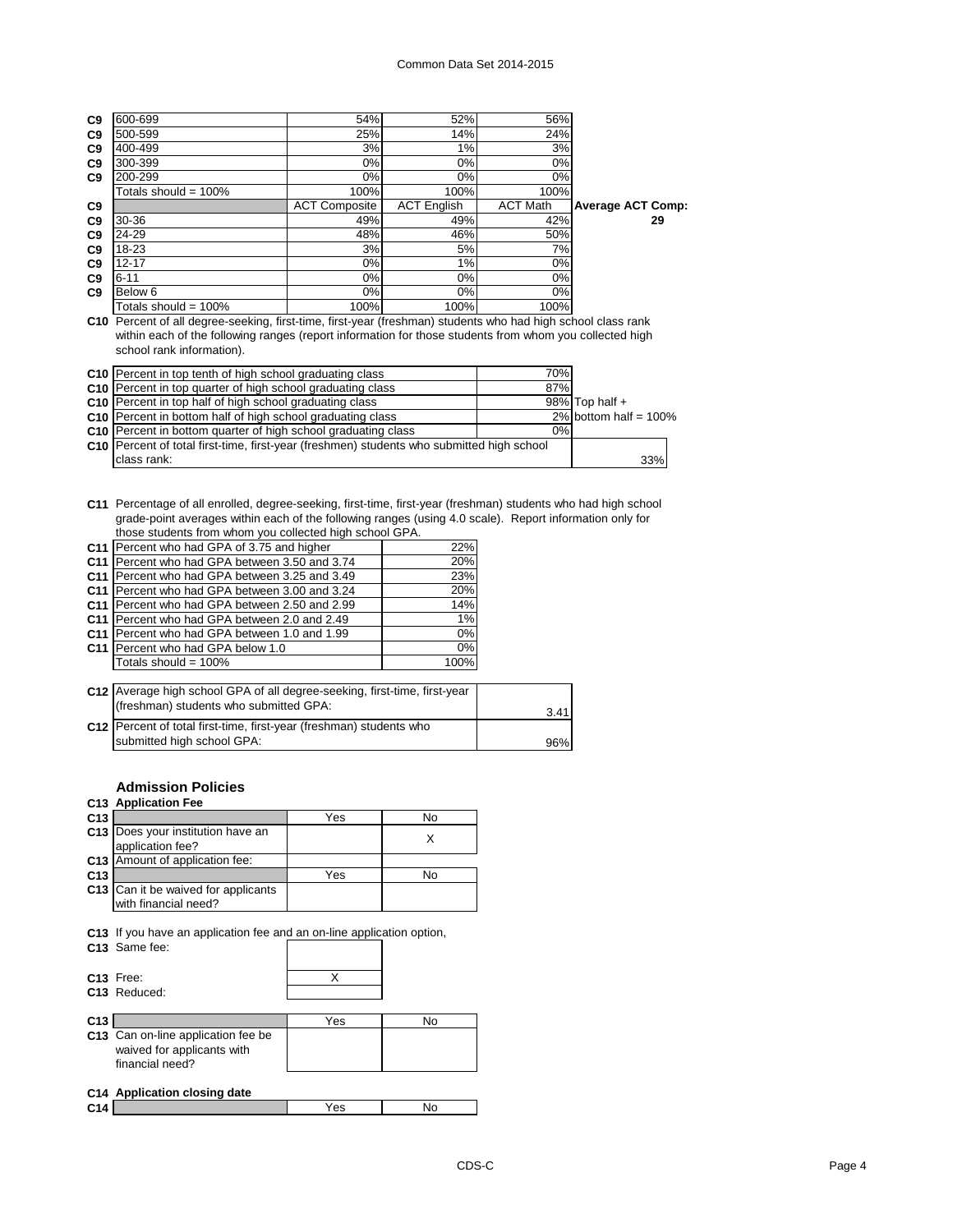| C <sub>21</sub> | <b>Early Decision and Early Action Plans</b><br>C21 Early Decision<br>C21 Does your institution offer an early decision plan (an admission plan<br>that permits students to apply and be notified of an admission<br>decision well in advance of the regular notification date and that<br>asks students to commit to attending if accepted) for first-time, first-<br>year (freshman) applicants for fall enrollment?<br>C21 If "yes," please complete the following:<br>C <sub>21</sub> First or only early decision plan closing date<br>C21 First or only early decision plan notification date<br>C21 Other early decision plan closing date<br>C21 Other early decision plan notification date<br>C21 For the Fall 2014 entering class:<br>C21 Number of early decision applications received by your institution<br>C21 Number of applicants admitted under early decision plan<br>C21 Please provide significant details about your early decision plan: 2 options, Nov 15 & Jan 15, Binding.<br>C22 Early action |                            |         | Yes<br>X<br>11/15<br>12/15<br>1/15<br>2/1<br>407<br>260 | No<br><b>ED Enrolled:</b> |
|-----------------|---------------------------------------------------------------------------------------------------------------------------------------------------------------------------------------------------------------------------------------------------------------------------------------------------------------------------------------------------------------------------------------------------------------------------------------------------------------------------------------------------------------------------------------------------------------------------------------------------------------------------------------------------------------------------------------------------------------------------------------------------------------------------------------------------------------------------------------------------------------------------------------------------------------------------------------------------------------------------------------------------------------------------|----------------------------|---------|---------------------------------------------------------|---------------------------|
|                 |                                                                                                                                                                                                                                                                                                                                                                                                                                                                                                                                                                                                                                                                                                                                                                                                                                                                                                                                                                                                                           |                            |         |                                                         |                           |
|                 |                                                                                                                                                                                                                                                                                                                                                                                                                                                                                                                                                                                                                                                                                                                                                                                                                                                                                                                                                                                                                           |                            |         |                                                         |                           |
|                 |                                                                                                                                                                                                                                                                                                                                                                                                                                                                                                                                                                                                                                                                                                                                                                                                                                                                                                                                                                                                                           |                            |         |                                                         |                           |
|                 |                                                                                                                                                                                                                                                                                                                                                                                                                                                                                                                                                                                                                                                                                                                                                                                                                                                                                                                                                                                                                           |                            |         |                                                         |                           |
|                 |                                                                                                                                                                                                                                                                                                                                                                                                                                                                                                                                                                                                                                                                                                                                                                                                                                                                                                                                                                                                                           |                            |         |                                                         |                           |
|                 |                                                                                                                                                                                                                                                                                                                                                                                                                                                                                                                                                                                                                                                                                                                                                                                                                                                                                                                                                                                                                           |                            |         |                                                         |                           |
|                 |                                                                                                                                                                                                                                                                                                                                                                                                                                                                                                                                                                                                                                                                                                                                                                                                                                                                                                                                                                                                                           |                            |         |                                                         |                           |
|                 |                                                                                                                                                                                                                                                                                                                                                                                                                                                                                                                                                                                                                                                                                                                                                                                                                                                                                                                                                                                                                           |                            |         |                                                         |                           |
|                 |                                                                                                                                                                                                                                                                                                                                                                                                                                                                                                                                                                                                                                                                                                                                                                                                                                                                                                                                                                                                                           |                            |         |                                                         |                           |
|                 |                                                                                                                                                                                                                                                                                                                                                                                                                                                                                                                                                                                                                                                                                                                                                                                                                                                                                                                                                                                                                           |                            |         |                                                         |                           |
|                 |                                                                                                                                                                                                                                                                                                                                                                                                                                                                                                                                                                                                                                                                                                                                                                                                                                                                                                                                                                                                                           |                            |         |                                                         |                           |
|                 |                                                                                                                                                                                                                                                                                                                                                                                                                                                                                                                                                                                                                                                                                                                                                                                                                                                                                                                                                                                                                           |                            |         |                                                         |                           |
|                 |                                                                                                                                                                                                                                                                                                                                                                                                                                                                                                                                                                                                                                                                                                                                                                                                                                                                                                                                                                                                                           |                            |         |                                                         |                           |
|                 |                                                                                                                                                                                                                                                                                                                                                                                                                                                                                                                                                                                                                                                                                                                                                                                                                                                                                                                                                                                                                           |                            |         |                                                         |                           |
|                 |                                                                                                                                                                                                                                                                                                                                                                                                                                                                                                                                                                                                                                                                                                                                                                                                                                                                                                                                                                                                                           |                            |         |                                                         |                           |
|                 |                                                                                                                                                                                                                                                                                                                                                                                                                                                                                                                                                                                                                                                                                                                                                                                                                                                                                                                                                                                                                           |                            |         |                                                         |                           |
|                 |                                                                                                                                                                                                                                                                                                                                                                                                                                                                                                                                                                                                                                                                                                                                                                                                                                                                                                                                                                                                                           |                            |         |                                                         |                           |
|                 | <b>C20 Common Application</b>                                                                                                                                                                                                                                                                                                                                                                                                                                                                                                                                                                                                                                                                                                                                                                                                                                                                                                                                                                                             | Question removed from CDS. |         | (Initiated during 2006-2007 cycle)                      |                           |
|                 | high school graduation?                                                                                                                                                                                                                                                                                                                                                                                                                                                                                                                                                                                                                                                                                                                                                                                                                                                                                                                                                                                                   |                            |         |                                                         |                           |
|                 | first-time, first-year (freshman) students one year or more before                                                                                                                                                                                                                                                                                                                                                                                                                                                                                                                                                                                                                                                                                                                                                                                                                                                                                                                                                        |                            |         | Х                                                       |                           |
|                 | C19 Does your institution allow high school students to enroll as full-time,                                                                                                                                                                                                                                                                                                                                                                                                                                                                                                                                                                                                                                                                                                                                                                                                                                                                                                                                              |                            |         |                                                         |                           |
| C19             |                                                                                                                                                                                                                                                                                                                                                                                                                                                                                                                                                                                                                                                                                                                                                                                                                                                                                                                                                                                                                           |                            |         | Yes                                                     | No                        |
|                 | C19 Early admission of high school students                                                                                                                                                                                                                                                                                                                                                                                                                                                                                                                                                                                                                                                                                                                                                                                                                                                                                                                                                                               |                            |         |                                                         |                           |
|                 | C18 If yes, maximum period of postponement:                                                                                                                                                                                                                                                                                                                                                                                                                                                                                                                                                                                                                                                                                                                                                                                                                                                                                                                                                                               |                            | 2 years |                                                         |                           |
|                 | admission?                                                                                                                                                                                                                                                                                                                                                                                                                                                                                                                                                                                                                                                                                                                                                                                                                                                                                                                                                                                                                |                            |         |                                                         |                           |
|                 | C18 Does your institution allow students to postpone enrollment after                                                                                                                                                                                                                                                                                                                                                                                                                                                                                                                                                                                                                                                                                                                                                                                                                                                                                                                                                     |                            |         | Х                                                       |                           |
| C18             |                                                                                                                                                                                                                                                                                                                                                                                                                                                                                                                                                                                                                                                                                                                                                                                                                                                                                                                                                                                                                           |                            |         | Yes                                                     | No                        |
|                 | C18 Deferred admission                                                                                                                                                                                                                                                                                                                                                                                                                                                                                                                                                                                                                                                                                                                                                                                                                                                                                                                                                                                                    |                            |         |                                                         |                           |
| C17             | No                                                                                                                                                                                                                                                                                                                                                                                                                                                                                                                                                                                                                                                                                                                                                                                                                                                                                                                                                                                                                        |                            |         |                                                         |                           |
| C17             | Yes, in part                                                                                                                                                                                                                                                                                                                                                                                                                                                                                                                                                                                                                                                                                                                                                                                                                                                                                                                                                                                                              |                            |         |                                                         |                           |
| C <sub>17</sub> | Yes, in full                                                                                                                                                                                                                                                                                                                                                                                                                                                                                                                                                                                                                                                                                                                                                                                                                                                                                                                                                                                                              |                            |         |                                                         |                           |
|                 | C17 Refundable if student does not enroll?                                                                                                                                                                                                                                                                                                                                                                                                                                                                                                                                                                                                                                                                                                                                                                                                                                                                                                                                                                                |                            |         |                                                         |                           |
|                 | <b>C17</b> Deadline for housing deposit (MM/DD):<br>C17 Amount of housing deposit:                                                                                                                                                                                                                                                                                                                                                                                                                                                                                                                                                                                                                                                                                                                                                                                                                                                                                                                                        |                            |         |                                                         |                           |
|                 |                                                                                                                                                                                                                                                                                                                                                                                                                                                                                                                                                                                                                                                                                                                                                                                                                                                                                                                                                                                                                           |                            |         |                                                         |                           |
|                 | C17 Other:                                                                                                                                                                                                                                                                                                                                                                                                                                                                                                                                                                                                                                                                                                                                                                                                                                                                                                                                                                                                                |                            |         |                                                         |                           |
|                 | thereafter                                                                                                                                                                                                                                                                                                                                                                                                                                                                                                                                                                                                                                                                                                                                                                                                                                                                                                                                                                                                                |                            |         |                                                         |                           |
|                 | weeks if notified                                                                                                                                                                                                                                                                                                                                                                                                                                                                                                                                                                                                                                                                                                                                                                                                                                                                                                                                                                                                         |                            |         |                                                         |                           |
|                 | C17 Must reply by May 1 or within                                                                                                                                                                                                                                                                                                                                                                                                                                                                                                                                                                                                                                                                                                                                                                                                                                                                                                                                                                                         |                            |         |                                                         |                           |
|                 | C17 No set date:                                                                                                                                                                                                                                                                                                                                                                                                                                                                                                                                                                                                                                                                                                                                                                                                                                                                                                                                                                                                          | 5/1                        |         |                                                         |                           |
|                 | C17 Reply policy for admitted applicants (fill in one only)<br>C17 Must reply by (date):                                                                                                                                                                                                                                                                                                                                                                                                                                                                                                                                                                                                                                                                                                                                                                                                                                                                                                                                  |                            |         |                                                         |                           |
|                 |                                                                                                                                                                                                                                                                                                                                                                                                                                                                                                                                                                                                                                                                                                                                                                                                                                                                                                                                                                                                                           |                            |         |                                                         |                           |
|                 |                                                                                                                                                                                                                                                                                                                                                                                                                                                                                                                                                                                                                                                                                                                                                                                                                                                                                                                                                                                                                           |                            |         |                                                         |                           |
|                 | C <sub>16</sub> Other:                                                                                                                                                                                                                                                                                                                                                                                                                                                                                                                                                                                                                                                                                                                                                                                                                                                                                                                                                                                                    |                            |         |                                                         |                           |
|                 | $C16$ By (date):                                                                                                                                                                                                                                                                                                                                                                                                                                                                                                                                                                                                                                                                                                                                                                                                                                                                                                                                                                                                          | 4/1                        |         |                                                         |                           |
|                 | (data):                                                                                                                                                                                                                                                                                                                                                                                                                                                                                                                                                                                                                                                                                                                                                                                                                                                                                                                                                                                                                   |                            |         |                                                         |                           |
|                 | C16 Notification to applicants of admission decision sent (fill in one only)<br>C16 On a rolling basis beginning                                                                                                                                                                                                                                                                                                                                                                                                                                                                                                                                                                                                                                                                                                                                                                                                                                                                                                          |                            |         |                                                         |                           |
|                 |                                                                                                                                                                                                                                                                                                                                                                                                                                                                                                                                                                                                                                                                                                                                                                                                                                                                                                                                                                                                                           |                            |         |                                                         |                           |
|                 |                                                                                                                                                                                                                                                                                                                                                                                                                                                                                                                                                                                                                                                                                                                                                                                                                                                                                                                                                                                                                           |                            |         |                                                         |                           |
|                 | C15 Are first-time, first-year students accepted for terms other than the fall?                                                                                                                                                                                                                                                                                                                                                                                                                                                                                                                                                                                                                                                                                                                                                                                                                                                                                                                                           |                            |         | х                                                       |                           |
| C <sub>15</sub> |                                                                                                                                                                                                                                                                                                                                                                                                                                                                                                                                                                                                                                                                                                                                                                                                                                                                                                                                                                                                                           |                            |         | Yes                                                     | No                        |
|                 |                                                                                                                                                                                                                                                                                                                                                                                                                                                                                                                                                                                                                                                                                                                                                                                                                                                                                                                                                                                                                           |                            |         |                                                         |                           |
|                 | C14 Application closing date (fall):<br>C14 Priority date:                                                                                                                                                                                                                                                                                                                                                                                                                                                                                                                                                                                                                                                                                                                                                                                                                                                                                                                                                                | 1/15                       |         |                                                         |                           |
|                 | application closing date?                                                                                                                                                                                                                                                                                                                                                                                                                                                                                                                                                                                                                                                                                                                                                                                                                                                                                                                                                                                                 |                            |         |                                                         |                           |
|                 | C14 Does your institution have an                                                                                                                                                                                                                                                                                                                                                                                                                                                                                                                                                                                                                                                                                                                                                                                                                                                                                                                                                                                         | Х                          |         |                                                         |                           |